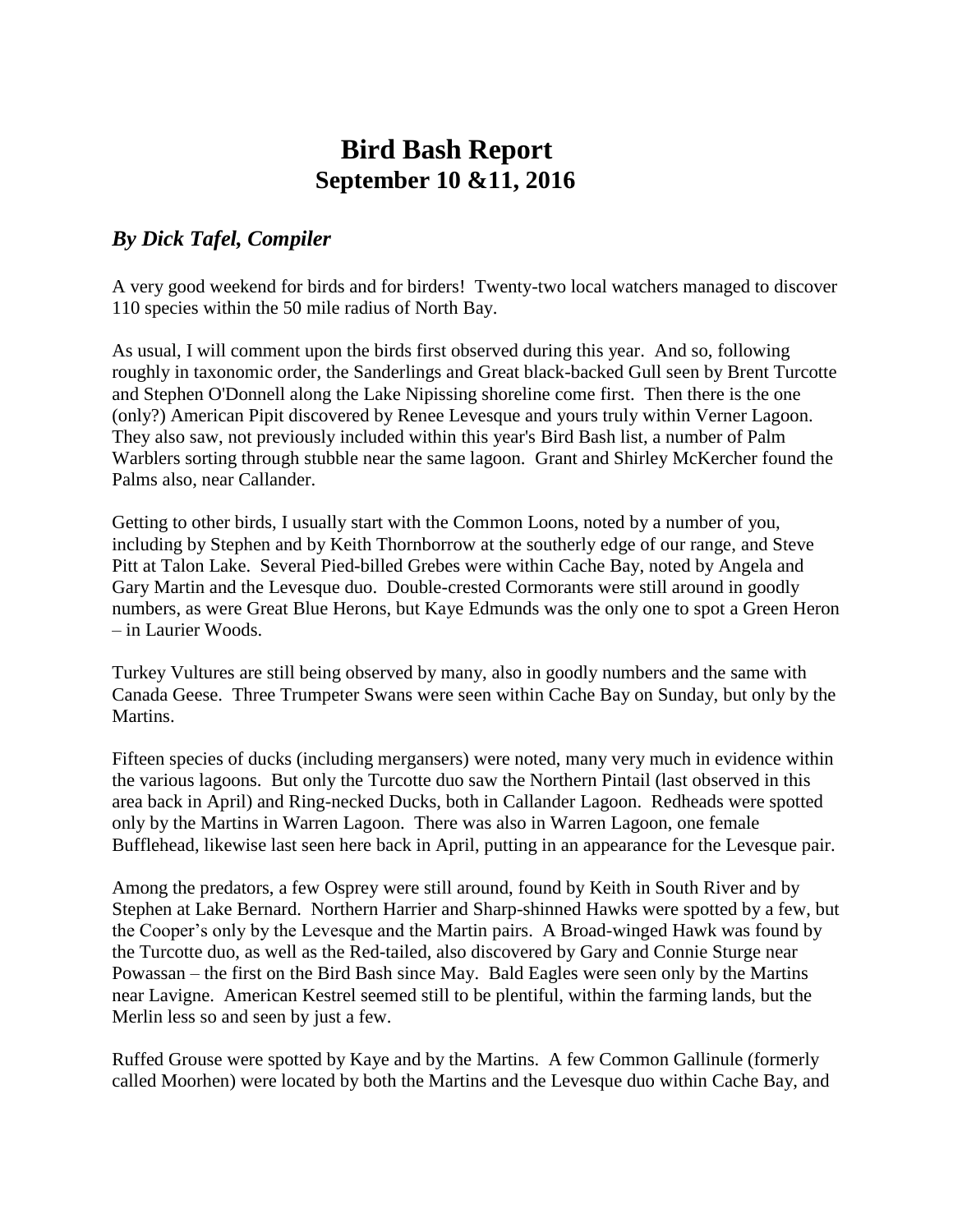American Coot by both these groups at Warren Lagoon. Sandhill Cranes were in very large flocks west of Cache Bay, enjoyed by Therez Violette and the Martins.

Then we get to the shorebirds. Strangely no Killdeer were discovered, but a Solitary Sandpiper; three Pectorals; several Leasts; Semipalmated Sandpipers; and a quick quartet of Wilson's Snipe were in good view of the Levesque pair at Verner Lagoon, while Spotted Sandpipers were watched by the McKerchers and the Martins. A single Wilson's Phalarope was found by the Martins and the Levesque pair in both the western lagoons.

Bonaparte's Gulls were around in good numbers, seen by the Turcotte, McKercher and Levesque duos. Of course Ring-billed and Herring Gulls were noted by many. Caspian and Common Terns were still at Cache Bay.

Mourning Doves were seen by several, though always in small numbers. Again, Doug Paterson was the only finder of any owls – a Barred Owl by his home near Mattawa.

Ruby-throated Hummingbirds had not quite departed from the area, some being at many feeders, including that of Elsa Tafel. Belted Kingfishers likewise remain in fair abundance.

Many woodpeckers were seen: the Hairy and Downy were on Helen McCombie's list; the Yellow-bellied Sapsucker on Mary Ann Kenrick's; the Pileated on Kaye's; and the Northern Flicker on many.

The flycatchers seemed to have all gone, except for the Eastern Phoebe. It was seen by several. Interestingly, several vireo species were identified: the Warbling and Philadelphia by the Turcotte pair; the Blue-headed by Stephen; and the Red-eyed by many.

Blue Jays and American Crows were everywhere, with Common Ravens not far behind. But, the only swallow still about seemed to be a few Barn Swallows noted by the Levesque duo near Warren.

Black-capped Chickadees were commonplace, and likewise Red-breasted Nuthatches, including at Pam Handley's. However, the White-breasted Nuthatch was less commonplace, noted by but a few. The Brown Creeper was solely on the Levesque duo's list, seen within the woods of Jocko Point. A Golden-crowned Kinglet was spotted by Stephen near Sundridge.

Eastern Bluebirds were noted only by the Sturges and by Stephen and Stephen was the only one to discover a Hermit Thrush. American Robins were not widespread, but were seen in small numbers by many. A Gray Catbird and Brown Thrasher were found by Lisa Hackett at Sweetman's Gardens, the thrasher also seen by Mary Ann Kenrick, near her home. Cedar Waxwings were noted by several. European Starlings were in the thousands at Warren and elsewhere.

Now as to warblers, ten species were found, not as many as two weeks ago, but still enjoyably abundant. Lisa saw the Wilson's and the American Redstart, the latter also seen by John Levesque. The Turcotte duo viewed the Blackburnian and Magnolia, the latter also seen by the